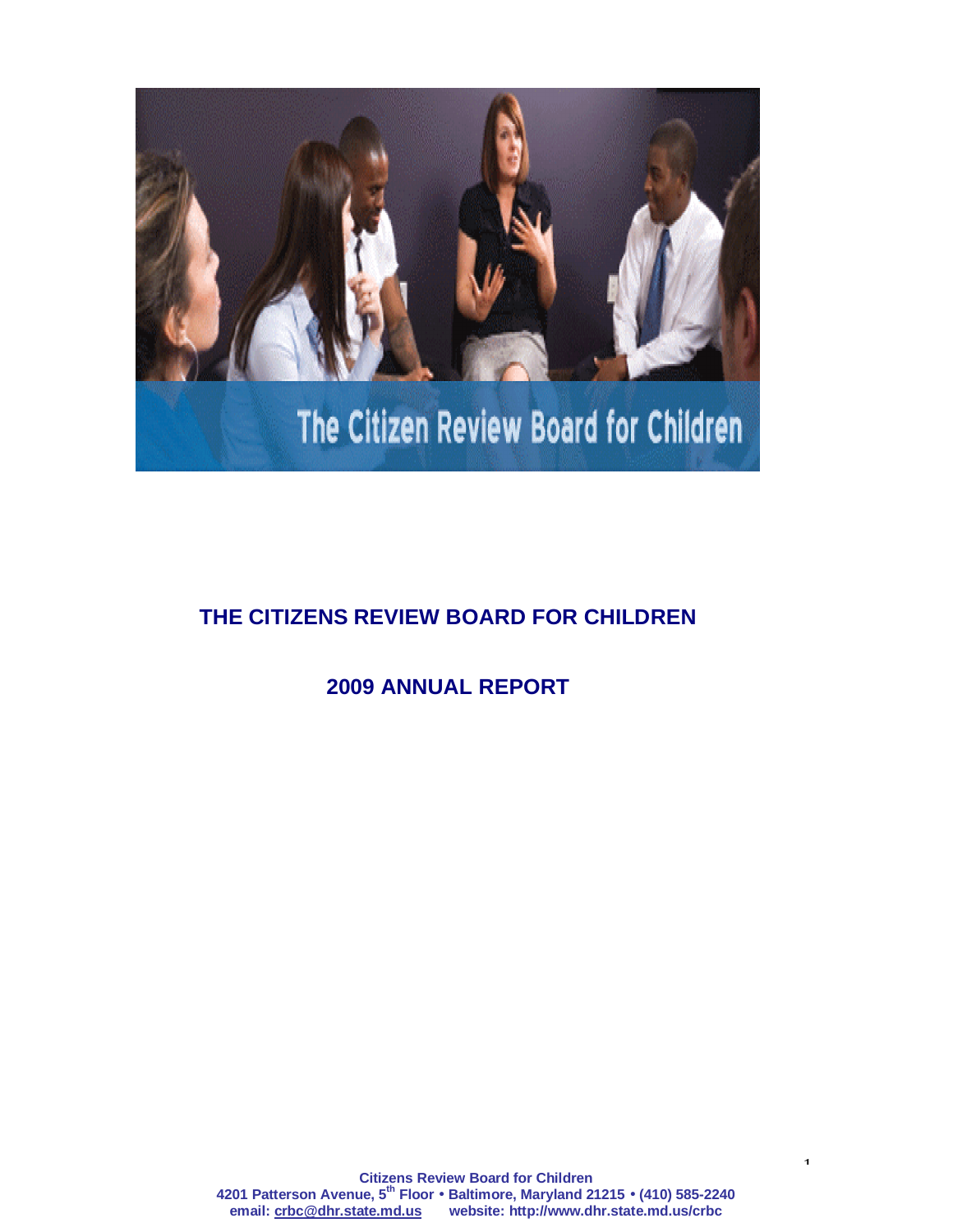# **Table of Contents**

|                                                         | <b>PAGE</b>    |
|---------------------------------------------------------|----------------|
| <b>EXECUTIVE SUMMARY</b>                                | $\overline{2}$ |
| <b>ABOUT US</b>                                         | 3              |
| <b>Mission, Vision, Goals</b>                           |                |
| <b>Legislative Agenda</b>                               |                |
| <b>CASE REVIEW FINDINGS</b>                             | 5              |
| <b>CRBC Case Review Findings</b>                        |                |
| <b>Volunteer Activity</b>                               |                |
| <b>Child Protection Panel Reviews</b>                   |                |
| <b>CHILDREN IN OUT-OF-HOME CARE</b>                     | 10             |
| <b>CITIZENS REVIEW BOARD FOR CHILDREN MOVES FORWARD</b> | 12             |
| <b>Moving Forward 2009</b>                              |                |
| <b>Case Review Transition</b>                           |                |
| <b>SUMMARY RECOMMENDATIONS</b>                          | 14             |
| Another Planned Permanent Living Arrangement (APPLA)    |                |
| <b>THE STATE BOARD</b>                                  | 16             |
|                                                         |                |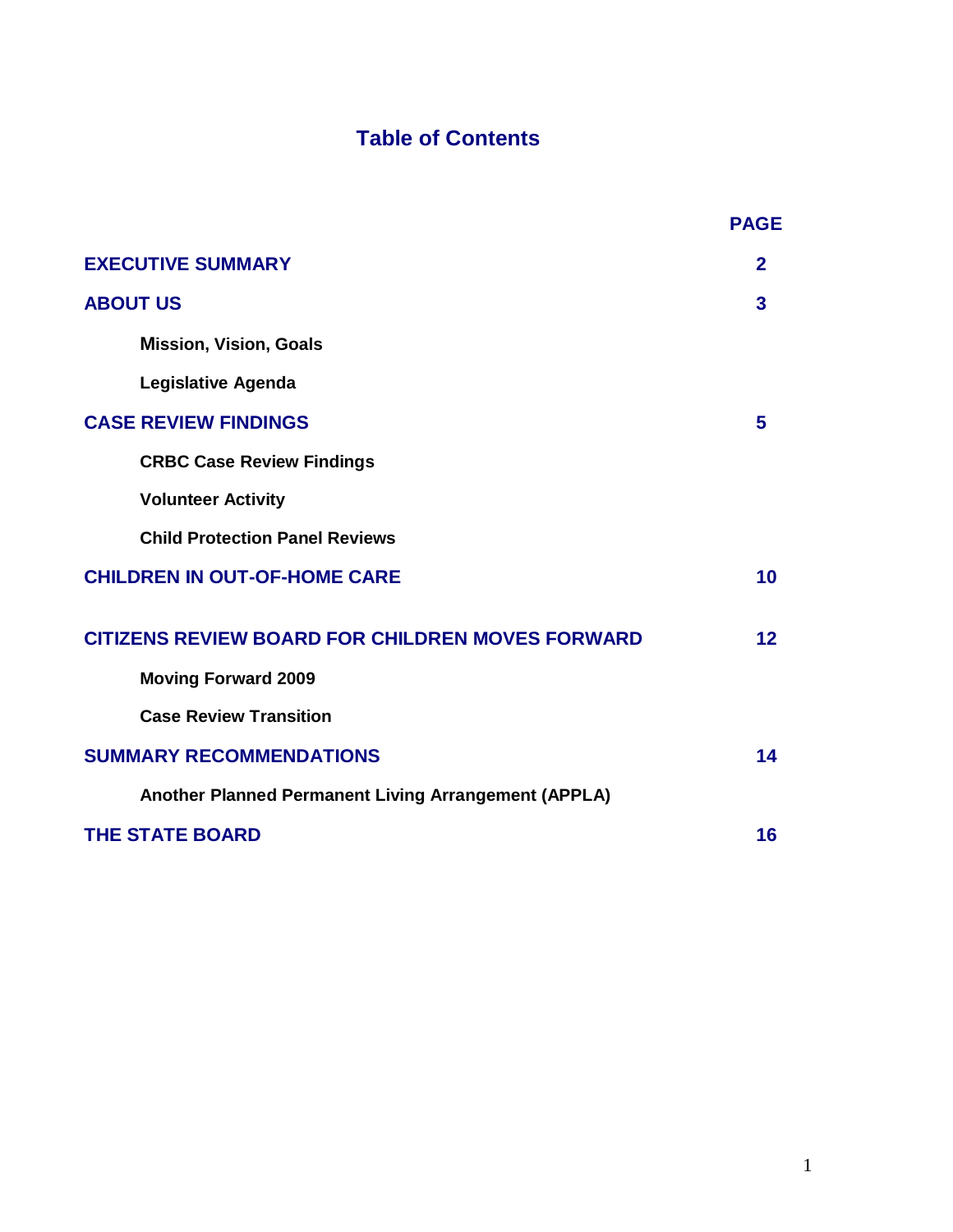#### **CITIZENS REVIEW BOARD FOR CHILDREN**

#### **2009 Annual Report EXECUTIVE SUMMARY**

This report covers statistical data for State fiscal year 2009 and includes program updates through December 2009.

 In FY09 the Citizens Review board for Children conducted case reviews for children in Maryland's child welfare system with plans of:

- Adoption
- Guardianship
- Reunification
- Another Planned Permanent Living Arrangement (APPLA), and
- Relative Placement

There was a slight reduction in case reviews conducted in FY09 in comparison with FY 08. This is contributed to a suspension of case reviews in two key jurisdictions; Baltimore and Washington Counties due to the Transitioning Youth to Families Initiative. CRBC also saw a budget related required reduction in administrative and para-professional staff decreasing staff size from twenty-one to eleven staff persons.

During FY09 the Citizens Review Board for Children began to implement our strategic and operational plan "Moving Forward 2009," which began with an assessment of CRBC operations in FY08. CRBC examined its core practice of reviewing cases of children in out-of-home placements, effectiveness, and efficiency. The major goal was to strengthen CRBC operations and case review. We discuss the CRBC case review transition to be implemented in FY10 reviewing out of home cases with plans of Adoption and Another Planned Permanent Living Arrangement.

CRBC continued to see similar trends as in previous years as the number of children in out of home care decrease from 9,648 in FY08 to 9,323 this fiscal year. We began to see more jurisdictions implement the use of Family Involvement Meetings (FIMs) but were still not performing FIM's at every trigger point in a child's case such as with youth preparing to emancipate out of the foster care system. We continued to see children and youth with high rates of APPLA chosen as a permanency goal. There appears to be an overutilization and inappropriate use of APPLA by local departments. CRBC's recommendations are centered on the Department of Human Resources reassessing and addressing casework practice around determining what is considered appropriate and inappropriate selection of APPLA by caseworkers.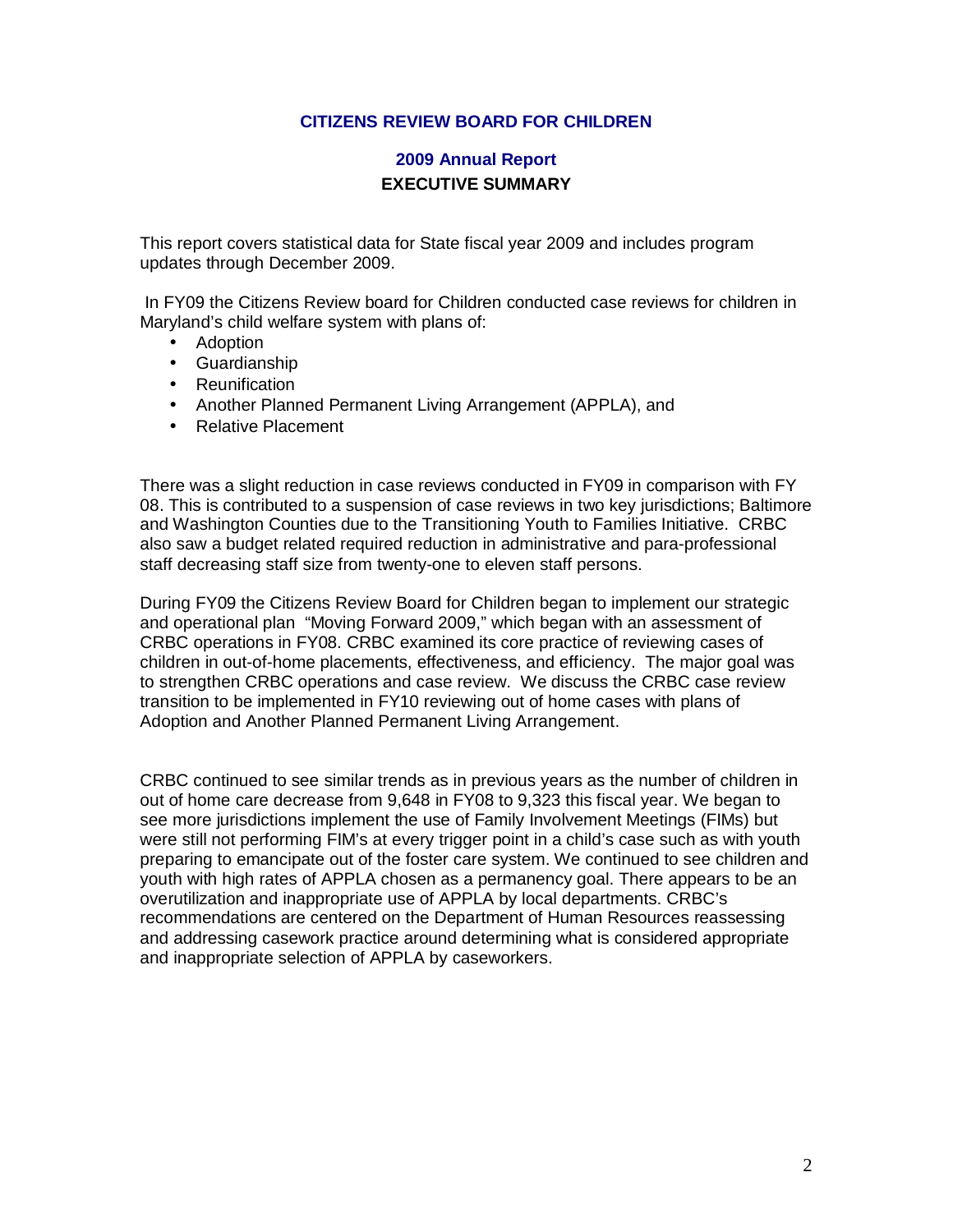## **Citizens Review Board for Children**

## **Program Description**

The Citizens Review Board for Children (CRBC) supports all efforts to provide permanence for children in foster care. This state board provides oversight to Maryland's child protection agencies and trains volunteer citizen panels to aid in child protection efforts.

The Citizens Review Board for Children now has two major components – out-of-home care and child protection. Each component has three major modalities: case review, program monitoring and advocacy.

The Citizen Review Board for Children consists of volunteer representatives from state and local boards in each county. There are currently 54 local review boards throughout the state. CRBC reviews cases of children in out-of-home placement and monitors child welfare programs, making recommendations for system improvements.

The State Board reviews and coordinates the activities of the local review boards. The board also examines policy issues, procedures, legislation, resources and barriers relating to out-of-home placement and the permanency of children. The state board makes recommendations to the General Assembly around ways of improving Maryland's child welfare system.

#### **MISSION**

Volunteer reviewers monitor child welfare systems and review cases, make findings and recommendations, and advocate improving the administration of the system and the management of individual cases. As a result, children will be safe; be placed in stable, permanent living arrangements without undue delay; enjoy continuity of relationships; and have the opportunity to develop to their full potential.

#### **VISION**

The child welfare community, General Assembly, other key decision-makers, and the public will look to the Citizens Review Board for Children for objective reports on vital child welfare programs and for consistent monitoring of safeguards for children. The State of Maryland will investigate child maltreatment allegations thoroughly, protect children from abuse and neglect, give families the help they need to stay intact, place children in out-of-home care only when necessary, and provide placements that consider all the child's needs. Casework will combine effective family services with expeditious permanent placement of children.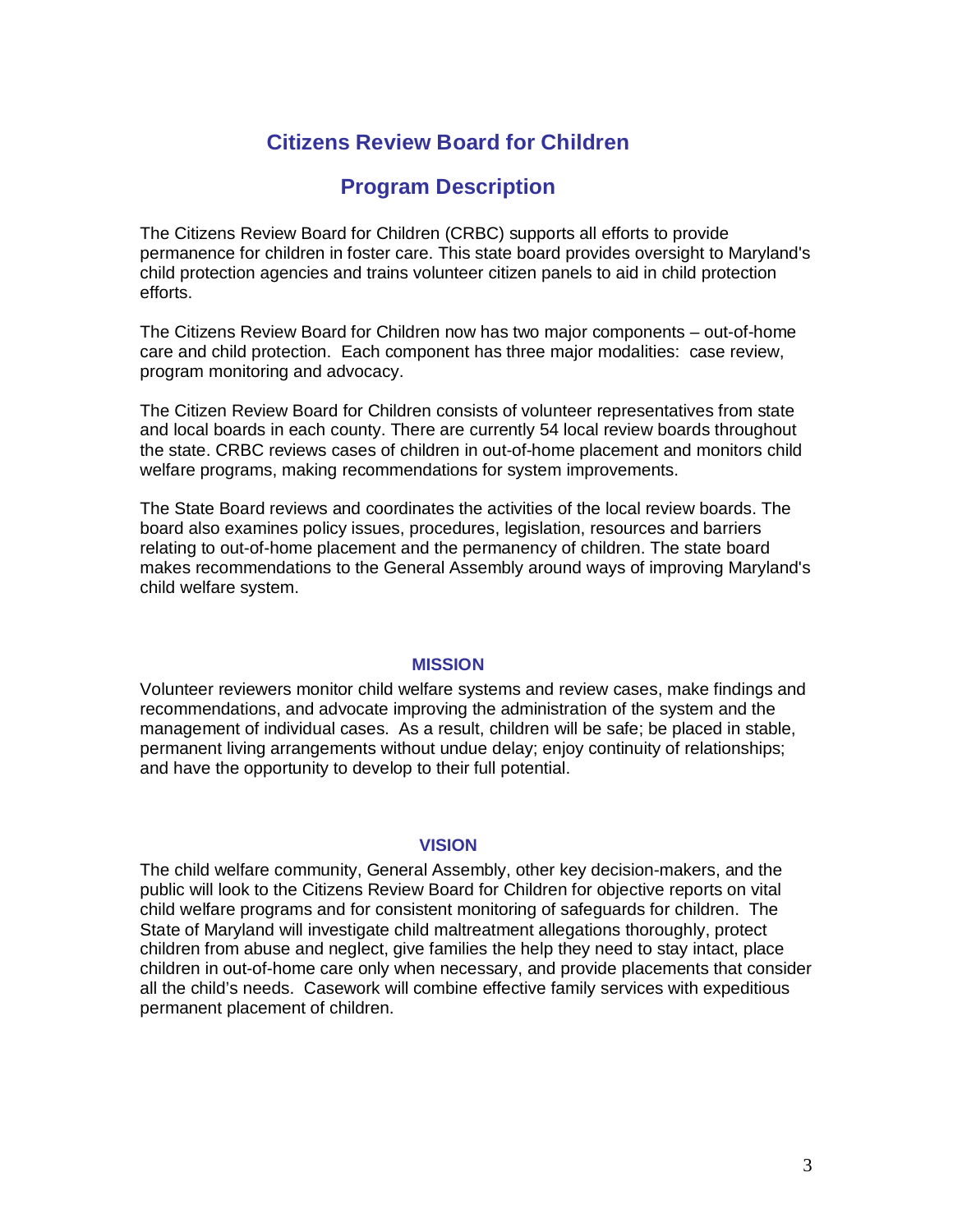#### **GOALS**

Volunteer citizens review cases in order to gather information about how effectively the child welfare system discharges its responsibilities and to advocate, as necessary, for each child in out-of-home care.

The Citizens Review Board for Children provides useful and timely information about the adequacy and effectiveness of efforts to promote child safety and well-being and achieve or maintain permanency for children and about plans and efforts to improve services.

The Citizens Review Board for Children formulates recommendations for improving case management and the child welfare system and effectively communicates the recommendations to decision-makers and the public.

#### **Legislative Agenda**

**The children's legislative action committee advocacy (CLAC) priorities** increase a broad range of family services. CLAC is the legislative committee under the authority of State Board charged with implementing CRBC's legislative agenda. Maryland's child welfare budget is disproportionately spent on keeping about 3,500 children in high-cost placements while many thousands of children and families do not have access to highquality family services. The Department of Human Resources Secretary seeks to change this dynamic with the innovative initiatives. Reinvesting savings from reducing inappropriate placements to fund the following:

- o Family team decision-making and other techniques for involving parents and other family members in planning for safety and permanency.
- o Intensive family preservation services, which can be cost-effective while protecting children from further abuse or neglect.
- o Strengthening family support services in order to prevent child abuse and neglect.
- o Increasing funding for and integration of mental health and substance abuse treatment services with child welfare programs.
- o Finding ways to identify, locate, notify, and support tens of thousands of grandparents and other relatives who are caring for children so that these children do not require State care.
- o Support for kinship care providers at the same level as foster parents.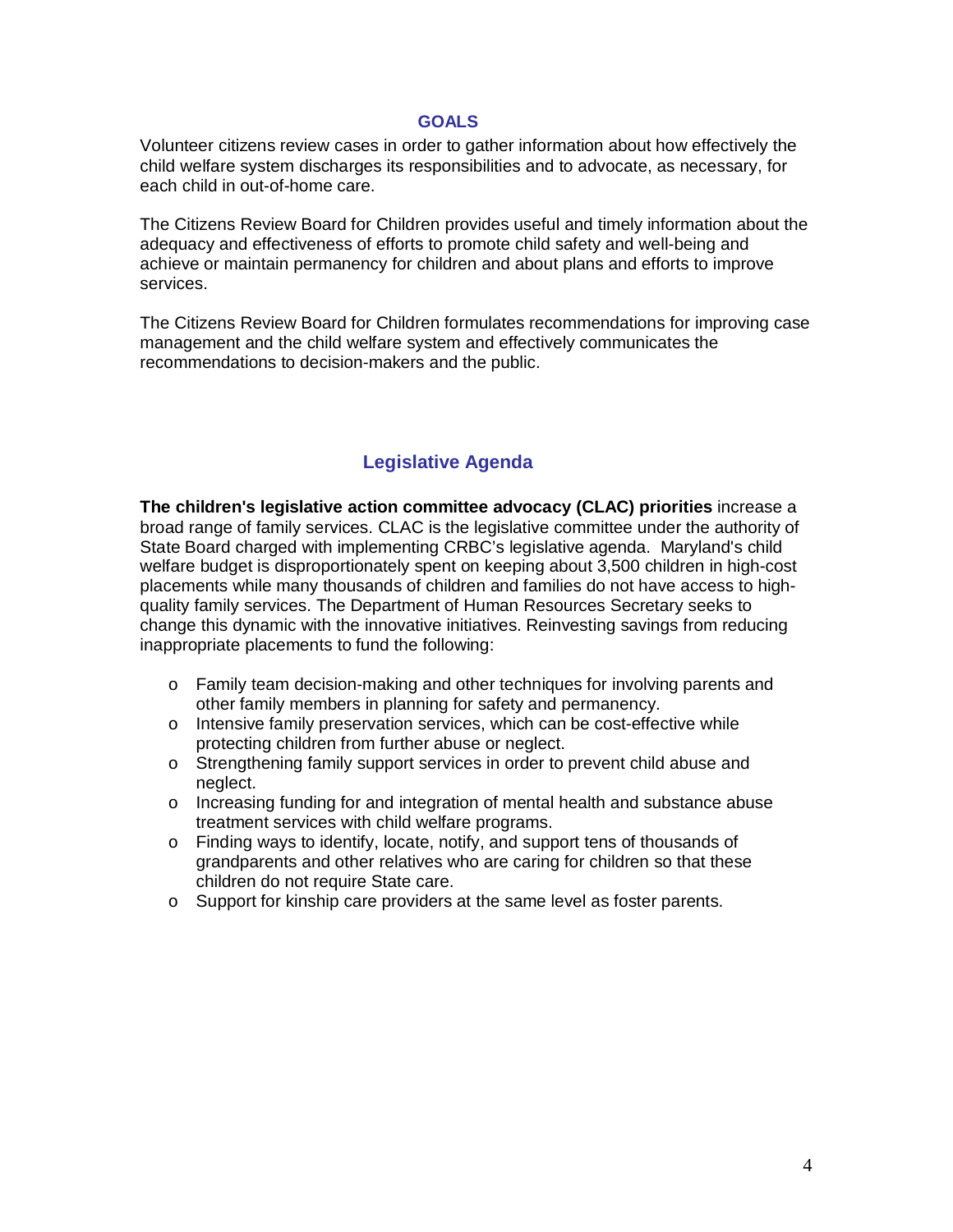## **CRBC Case Review Findings for Children in Care**

During this fiscal year the Citizens Review Board for Children reviewed cases of children with permanency plans of Adoption, Guardianship, Reunification, APPLA, and Relative Placement.

#### **Exhibit I**

(Source CRBC Information System)

#### **Cases Reviewed By Permanency Plan**

| <b>Permanency Plan</b> | <b>Total</b><br><b>Number</b> | <b>Percent</b> |
|------------------------|-------------------------------|----------------|
| <b>Adoption</b>        | 273                           | 10%            |
| <b>Guardianship</b>    | 17                            | 1%             |
| <b>Reunification</b>   | 1843                          | 66%            |
| <b>APPLA</b>           | 253                           | 9%             |
| <b>Relative</b>        |                               |                |
| <b>Placement</b>       | 399                           | 14%            |
| <b>ther</b>            |                               |                |

The Citizens Review Board for Children reviewed 2,796 cases of children that resided in Maryland's public foster care system. One thousand eight hundred and sixty-three cases reviewed were of children and youth with a permanency plan of reunification accounting for the 66% of our reviewed population.



**Exhibit II**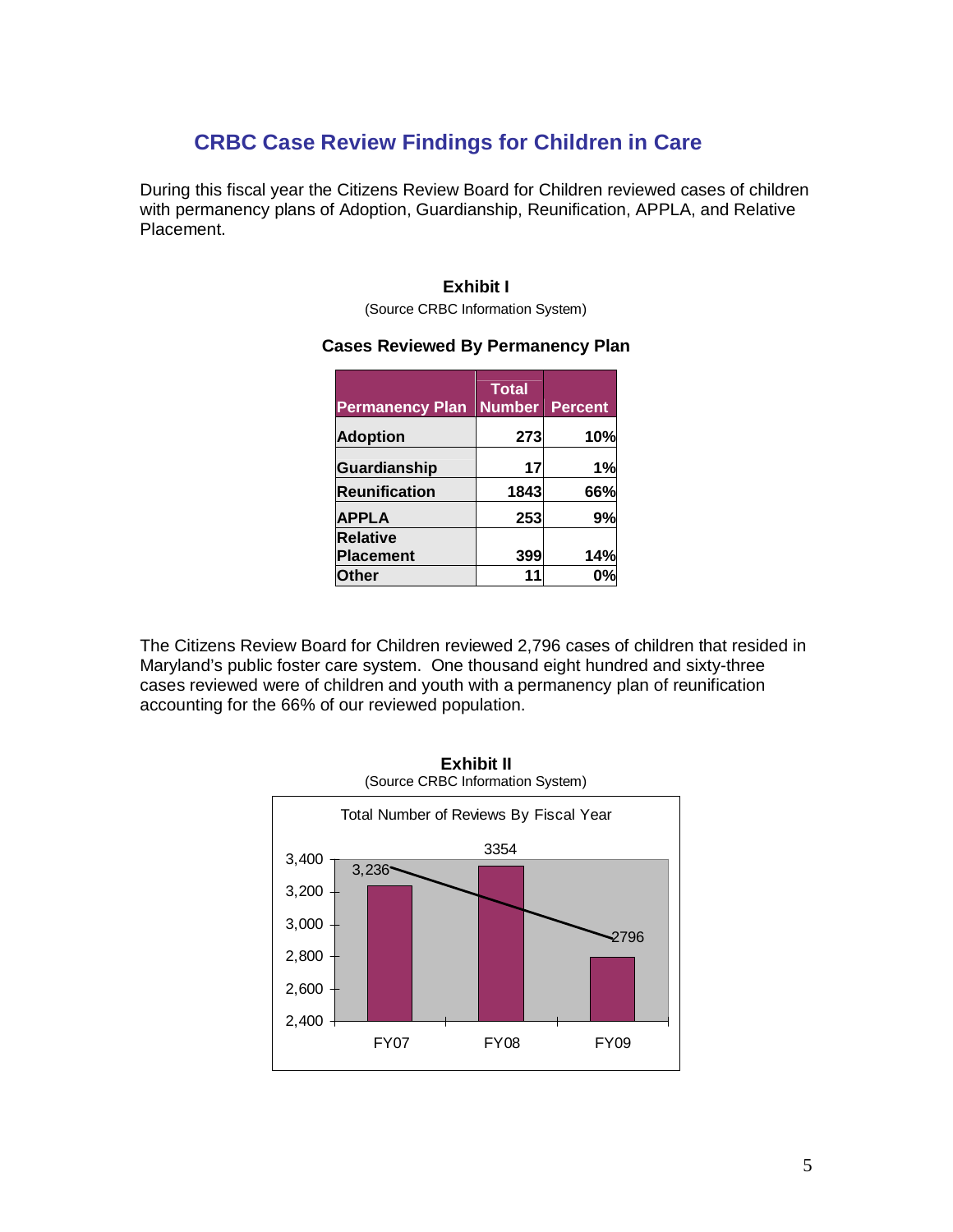CRBC reviewed 558 fewer cases than in FY08. This is a 15% decrease from the previous fiscal year. This decrease is attributed to the required suspension of local board reviews by the Department of Human Resources in Washington and Baltimore Counties. The Department and Casey Family Programs conducted administrative reviews for the Transitioning Youth to Families Initiative is for all youth in-group care. The initiative looked at moving youth to permanency by returning them to their biological family and or a foster family.

#### **Jurisdictions**

Maryland is comprised of 24 county jurisdictions including Baltimore City. According to Place Matters DHR identifies jurisdictions as large, medium, and small according to caseload size. As of July 2008 jurisdictions size criteria are determined by:

- **Large:** 500 cases or more
- **Medium:** 300- 500 cases
- **Small:** Fewer than 100 cases

**Large Jurisdictions:** Baltimore City accounted for 59% of permanency cases reviewed. Local board members reviewed 1006 cases in Baltimore City and were in agreement with the local department's permanency plan in 77% percent of cases reviewed.

| Large<br><b>Jurisdictions</b> | #    | % Of<br><b>Total</b> | <b>Board</b><br><b>Reviews Reviews Agreements</b> |
|-------------------------------|------|----------------------|---------------------------------------------------|
| <b>Baltimore City</b>         | 1006 | 59                   | 779                                               |
| <b>Baltimore</b>              |      |                      |                                                   |
| <b>County</b>                 | 185  | 11                   | 159                                               |
| <b>Montgomery</b>             | 301  | 18                   | 268                                               |
| <b>Prince Georges</b>         | 199  | 12                   | 179                                               |
|                               |      |                      |                                                   |

#### **Exhibit III** (Source CRBC Information System)

**Medium Jurisdictions:** Harford and Anne Arundel Counties accounted for the majority cases reviewed in medium size jurisdictions. Local boards agreed with the local department's permanency plan in 70% of reviews in both jurisdictions.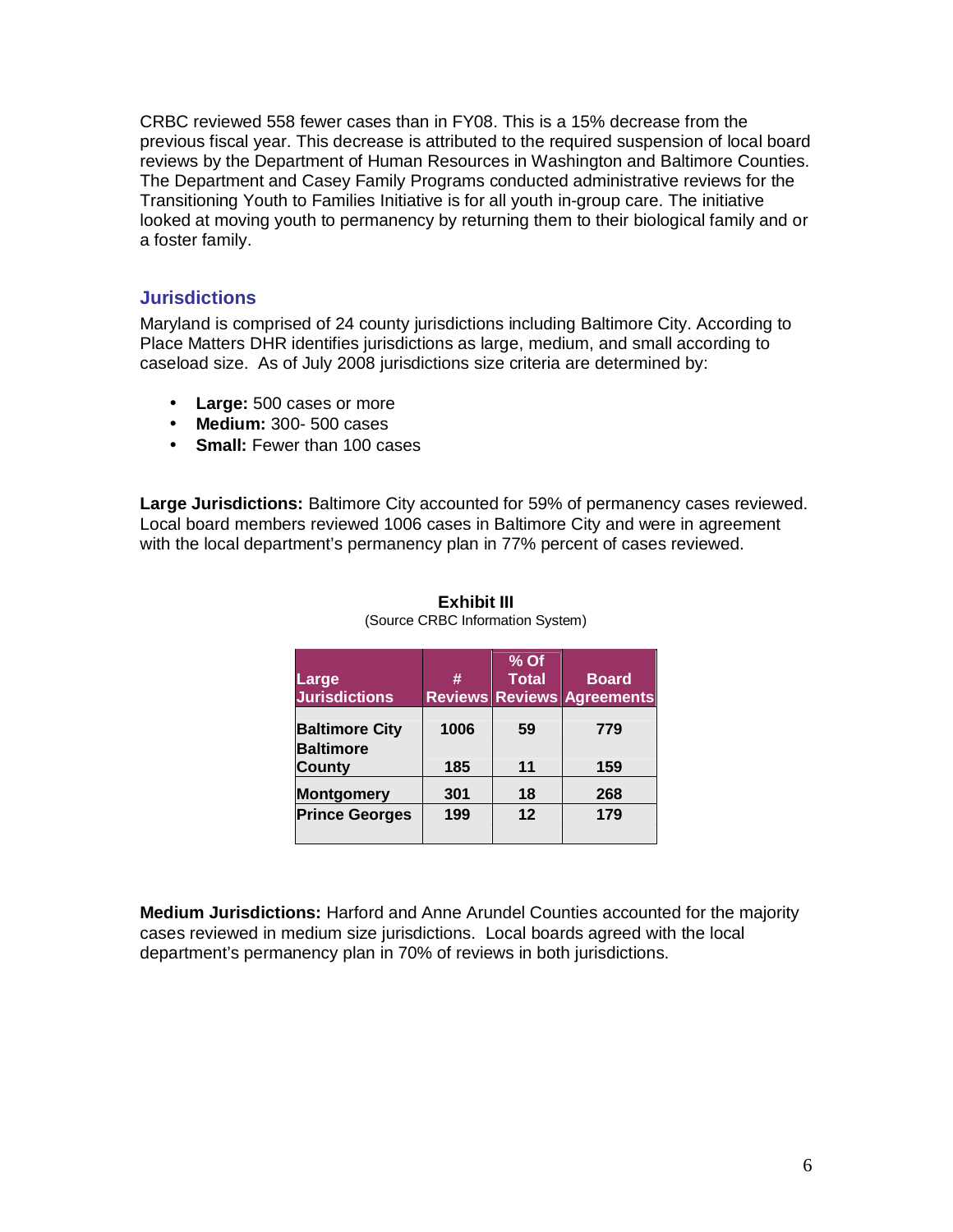|                      |           | % Of           |                   |
|----------------------|-----------|----------------|-------------------|
| <b>Medium</b>        |           | <b>Total</b>   | <b>Board</b>      |
| <b>Jurisdictions</b> | # Reviews | <b>Reviews</b> | <b>Agreements</b> |
| Allegany             | 73        | 9              | 42                |
| <b>Anne Arundel</b>  | 128       | 15             | 90                |
| <b>Cecil</b>         | 97        | 12             | 71                |
| <b>Charles</b>       | 77        | 9              | 68                |
| <b>Frederick</b>     | 92        | 11             | 76                |
| <b>Harford</b>       | 149       | 18             | 105               |
| <b>Saint Mary's</b>  | 69        | 8              | 69                |
| Washington           | 82        | 10             | 50                |
| <b>Wicomico</b>      | 63        | 8              | 46                |

#### **Exhibit IV** (Source CRBC Information System)

**Small Jurisdictions:** Of the small jurisdictions Howard County accounted for 20% of cases reviewed with the local boards agreeing with the local departments permanency plan in 85% of those cases.

|                      |                | $%$ Of         |                   |
|----------------------|----------------|----------------|-------------------|
| <b>Small</b>         | #              | <b>Total</b>   | <b>Board</b>      |
| <b>Jurisdictions</b> | <b>Reviews</b> | <b>Reviews</b> | <b>Agreements</b> |
| <b>Calvert</b>       | 45             | 16             | 38                |
| <b>Caroline</b>      | 28             | 10             | 28                |
| Carroll              | 21             | 8              | 17                |
| <b>Dorchester</b>    | 23             | 8              | 23                |
| Garrett              | 30             | 11             | 19                |
| <b>Howard</b>        | 55             | 20             | 48                |
| Kent                 | $\mathbf{2}$   | 1              | $\mathbf{2}$      |
| <b>Queen Anne</b>    | 3              | 1              | $\overline{2}$    |
| Somerset             | 23             | 8              | 19                |
| <b>Talbot</b>        | 13             | 5              | 12                |
| Worcester            | 32             | 12             | 28                |

#### **Exhibit V** (Source CRBC Information System)

#### **Volunteers Activity**

CRBC local boards consisted of 293 governor-appointed volunteers with 234 volunteers actively participating in their local jurisdiction. High volumes of CRBC volunteers are identified as retirees. Most volunteers have professional backgrounds in child welfare, child protection, mental health, advocacy, or are current and former foster parents. There were 410 interested persons that attended local review boards. Interested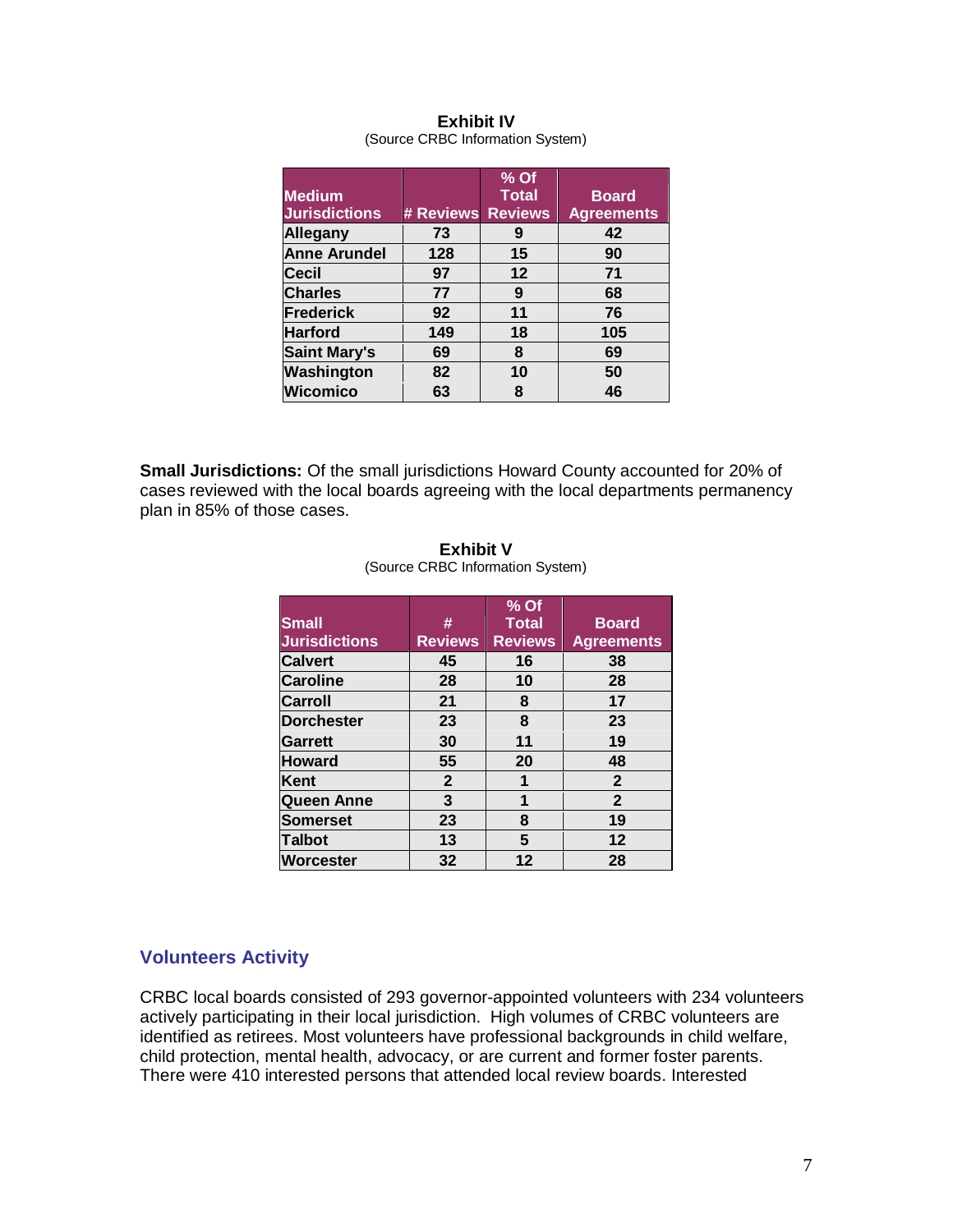persons are identified as family, youth in care, foster parents, caseworkers, CASA workers, mental health professionals, etc and are actively involved in the child's life.

## **Child Protection Panel Reviews**

#### **In-Home Case Reviews**

In 1998, CRBC became a Citizen Review Panel in response to the federal Child Abuse Prevention and Treatment Act (U.S.C. 5101 et. seq., October 1996) and State law (Chapters 355 and 356 of the Acts of 1999) requiring citizen oversight of the child protection system.

CRBC's reviews emphasize policies, procedures, and cases pertaining to reports of child abuse and neglect in which a finding of indicated was made. Indicated is a finding that there is credible evidence, which has not been satisfactorily refuted, that neglect, physical abuse, or sexual abuse did occur. A local panel may be established in each jurisdiction, which reports its findings and recommendations to CRBC's State Board and to the local department of social services.

The reviews address five child welfare outcomes that are aligned with the Child and Family Services Family Review. For each review the panels decide if the outcome is substantially achieved, partially achieved, not achieved, or not applicable. During fiscal year 08, ten jurisdictions jointly completed twenty-six reviews. The jurisdictions are: Allegany, Anne Arundel, Garret, Harford, Kent, Queen Anne's, Talbot, Washington, and Worcester counties, and Baltimore City.

Child Protection Panels conducted fifty-five (55) In-Home reviews this fiscal year. Forty percent of reviews were conducted in Baltimore City (11) and Anne Arundel County (11). Many of the comments have been consistent with previous reviews conducted in prior fiscal years.

| <b>Outcome</b><br>Area            | <b>Measure</b>                                                                              | <b>Effectiveness Rating by</b><br><b>Panel</b>                                                                                                                                                             | <b>Frequent Comments by Panels</b>                                                                                                                                                                                                           |
|-----------------------------------|---------------------------------------------------------------------------------------------|------------------------------------------------------------------------------------------------------------------------------------------------------------------------------------------------------------|----------------------------------------------------------------------------------------------------------------------------------------------------------------------------------------------------------------------------------------------|
| <b>SAFETY</b><br><b>OUTCOME 1</b> | Children are, first and<br>foremost, protected<br>from abuse and<br>neglect.                | Of the 46 applicable cases the<br>outcome was:<br>Substantially achieved<br>$\bullet$<br>in 62% of cases; and<br>Partially achieved in<br>$\bullet$<br>16% of the cases                                    | Investigation was completed within<br>$\bullet$<br>the designated time frame.<br>No repeat maltreatment reports<br>$\bullet$<br>within the review period.<br>Adequate attempts were made by<br>worker.                                       |
| <b>SAFETY</b><br><b>OUTCOME 2</b> | Children are safely<br>maintained in their<br>homes whenever<br>possible and<br>appropriate | Of the 49 applicable cases the<br>outcome was:<br>Substantially achieved<br>$\bullet$<br>in 64% of cases;<br>Partially achieved in<br>$\bullet$<br>16% of cases; and<br>Not achieved in 9% of<br>$\bullet$ | Documentation indicated that the<br>$\bullet$<br>Agency made efforts to provide<br>services to the family.<br>An Initial assessment, monitoring,<br>$\bullet$<br>and updated safety plan was<br>completed.<br>Services were provided to keep |

#### **Exhibit VI Votes Taken During Citizen Review Process**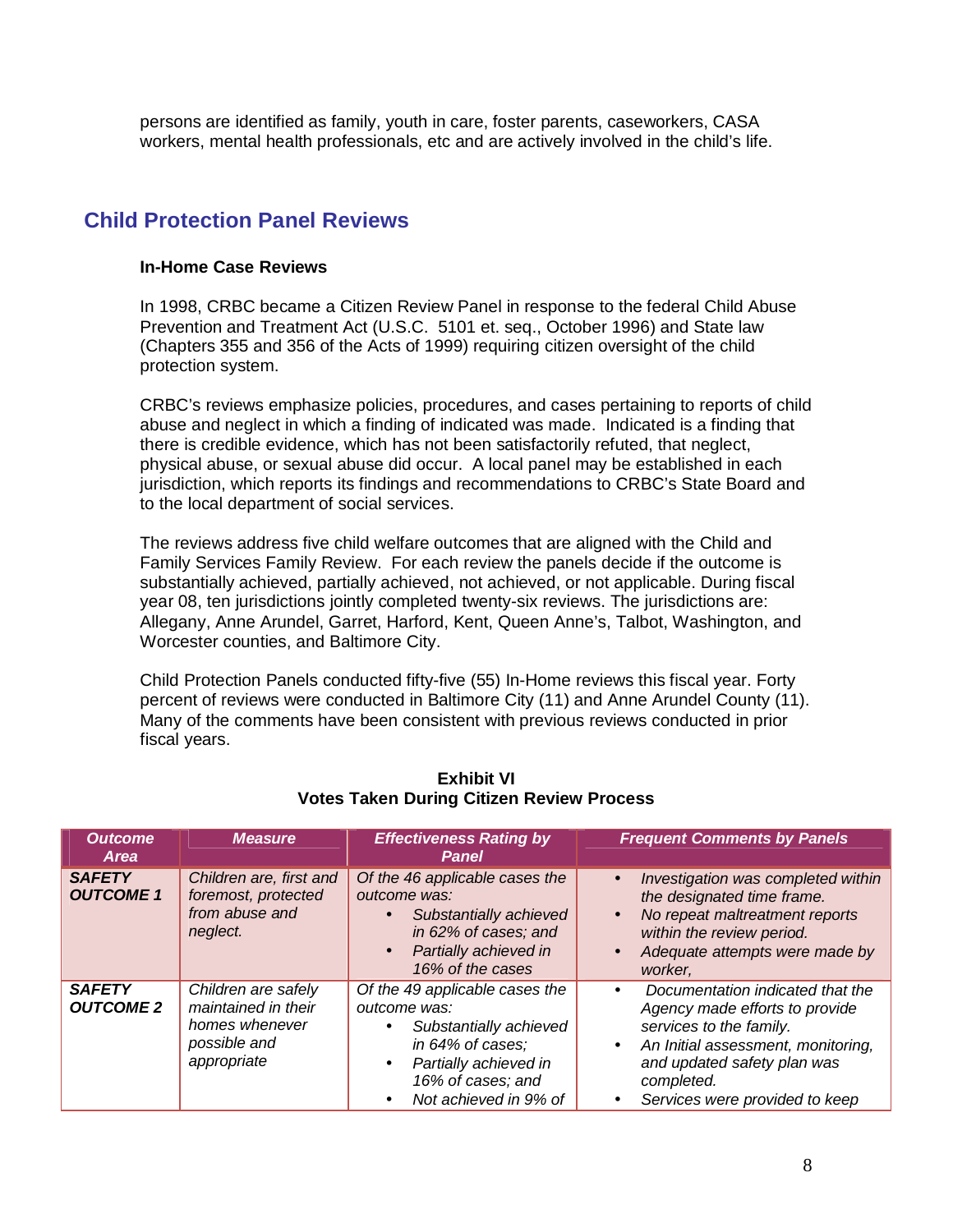| <b>Outcome</b><br><b>Area</b>         | <b>Measure</b>                                                                                 | <b>Effectiveness Rating by</b><br><b>Panel</b>                                                                                                                                                        | <b>Frequent Comments by Panels</b>                                                                                                                                                                                                                                                                                                                         |
|---------------------------------------|------------------------------------------------------------------------------------------------|-------------------------------------------------------------------------------------------------------------------------------------------------------------------------------------------------------|------------------------------------------------------------------------------------------------------------------------------------------------------------------------------------------------------------------------------------------------------------------------------------------------------------------------------------------------------------|
|                                       |                                                                                                | cases                                                                                                                                                                                                 | the child in household, there were<br>no efforts made in assisting father,                                                                                                                                                                                                                                                                                 |
| <b>WELL-BEING</b><br><b>OUTCOME 1</b> | <b>Families have</b><br>enhanced capacity to<br>provide for their<br>children's needs.         | Of the 48 applicable cases the<br>outcome was:<br>Substantially achieved<br>in 58% of cases;<br>Partially achieved in<br>$\bullet$<br>27% of cases; and<br>Not achieved in 13%<br>of cases            | Youth needs were addressed<br>$\bullet$<br>Case worker visits were completed<br>$\bullet$<br>on a monthly basis with all family<br>members<br>Lack of documentation of basic<br>$\bullet$<br>services,<br>An initial assessment was not<br>$\bullet$<br>completed nor was case planning<br>completed for specific identified<br>needs for mother or father |
| <b>WELL-BEING</b><br><b>OUTCOME 2</b> | <b>Children receive</b><br>appropriate services<br>to meet their<br>educational needs          | Of the 24 applicable cases the<br>outcome was:<br>Substantially achieved<br>$\bullet$<br>in 36% of cases;<br>Partially achieved in<br>$\bullet$<br>2% of cases; and<br>Not achieved in 5% of<br>cases | Youth receives special education,<br>$\bullet$<br>there was a current IEP that<br>addressed those needs<br>An alternative school setting is<br>$\bullet$<br>being sought to provide a more<br>intense academic setting for youth<br>No indication that the child<br>$\bullet$<br>became known to the agency due<br>to educational issues.                  |
| <b>WELL-BEING</b><br><b>OUTCOME 3</b> | Children receive<br>adequate services to<br>meet their physical<br>and mental health<br>needs. | Of the 36 applicable cases the<br>outcome was:<br>Substantially achieved<br>in 55% of cases;<br>Partially achieved in<br>$\bullet$<br>2% of cases<br>Not achieved in 9% of<br>cases                   | No indication that the child had<br>$\bullet$<br>any physical, dental or mental<br>health needs that needed to be<br>addressed<br>Youth had some mental health<br>issues that needed to be<br>addressed,                                                                                                                                                   |

#### **Other Activities**

July 2009, the Baltimore City Child Protection Panel conducted a forum that focused on youth transitioning out of care and that reside in independent living programs. The forum discussed strategies on how the State can prepare older youth with life skills to ensure that they have the ability to live not only independently but also successfully after leaving the foster care system.

#### **In-Home Social Services Administration Client Population<sup>1</sup>**

During the last quarter of FY09, the Social Services Administration (SSA) provided inhome services to 3,539 families; with a total of 6,489 served for the fiscal year. There was an average of 672 new cases per month. SSA provided services to 5,218 youth under the age of 18 as of 12/13/09. There was an average of 1,021 in-homes cases closed by SSA.

<sup>&</sup>lt;sup>1</sup> Social Services Administration CWRR December 2009 Report and DHR StateStat July 09 Report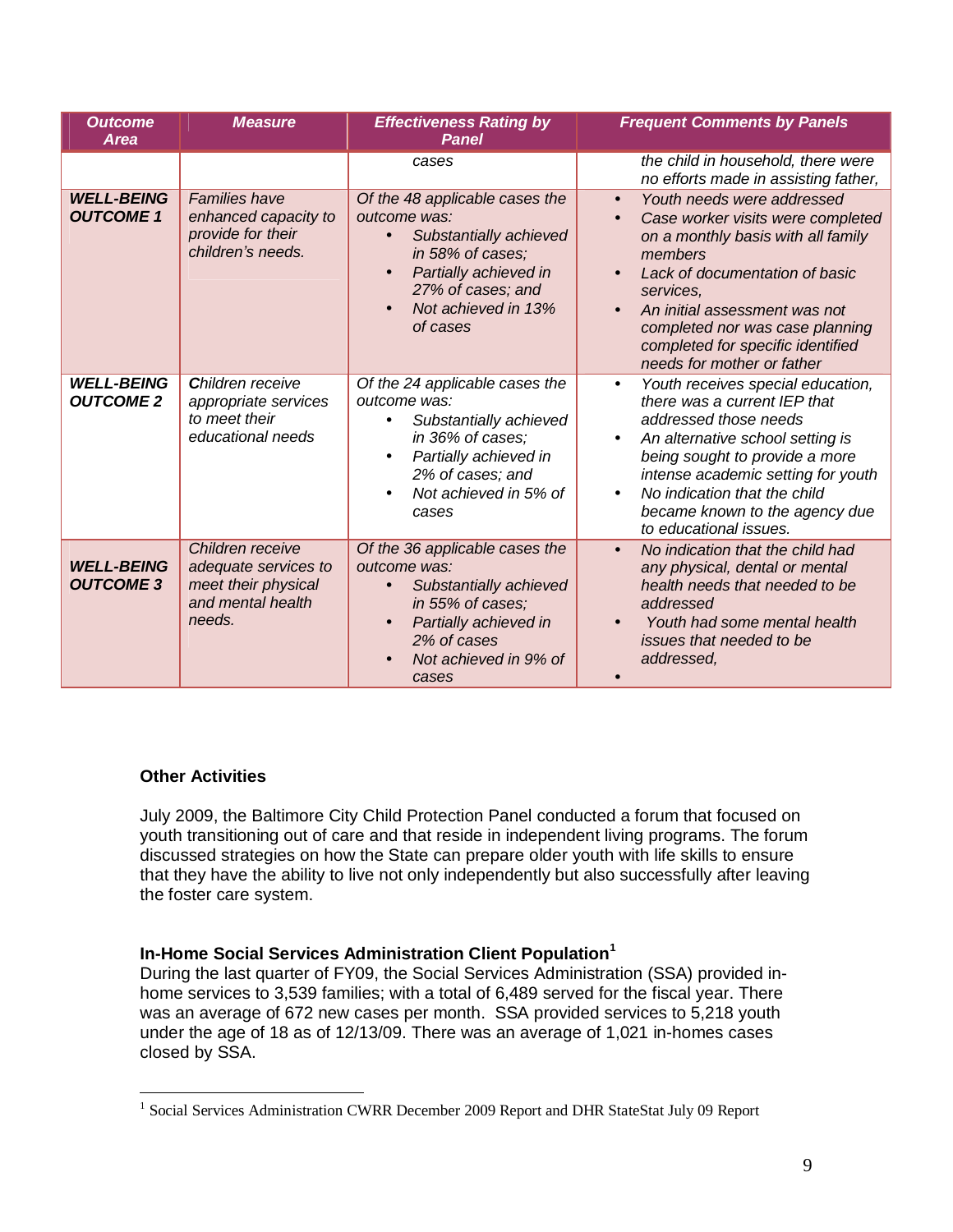In FY10, CRBC will continue to conduct child protection panel reviews throughout the state. Annually CRBC in conjunction with local panels will identify 1 or 2 priority areas for review within various jurisdictions. CRBC will continue to develop new local panels in various areas that currently do not have functioning panels.

#### **Child Protection Services<sup>2</sup>**

Statewide 31,206 child abuse and neglect allegations were made. The State saw an average increase of 14.5% in FY09 in comparison to FY08. A total of 18,600 allegations were ruled out and 6,294 were unsubstantiated.



There was an average of 5,118 child protection service (CPS) investigations in fiscal year 2009. As of 12/31/09 there were 5,557 active CPS investigations. There was an average of 2,563 monthly new allegations made in FY09; with neglect accounting for the majority of cases with a monthly average of 1,371 allegations. There was an average absence of recurrence of maltreatment in an average of 96% of cases.



<sup>&</sup>lt;sup>2</sup> Social Services Administration CWRR December 2009 Report and DHR StateStat July 09 Report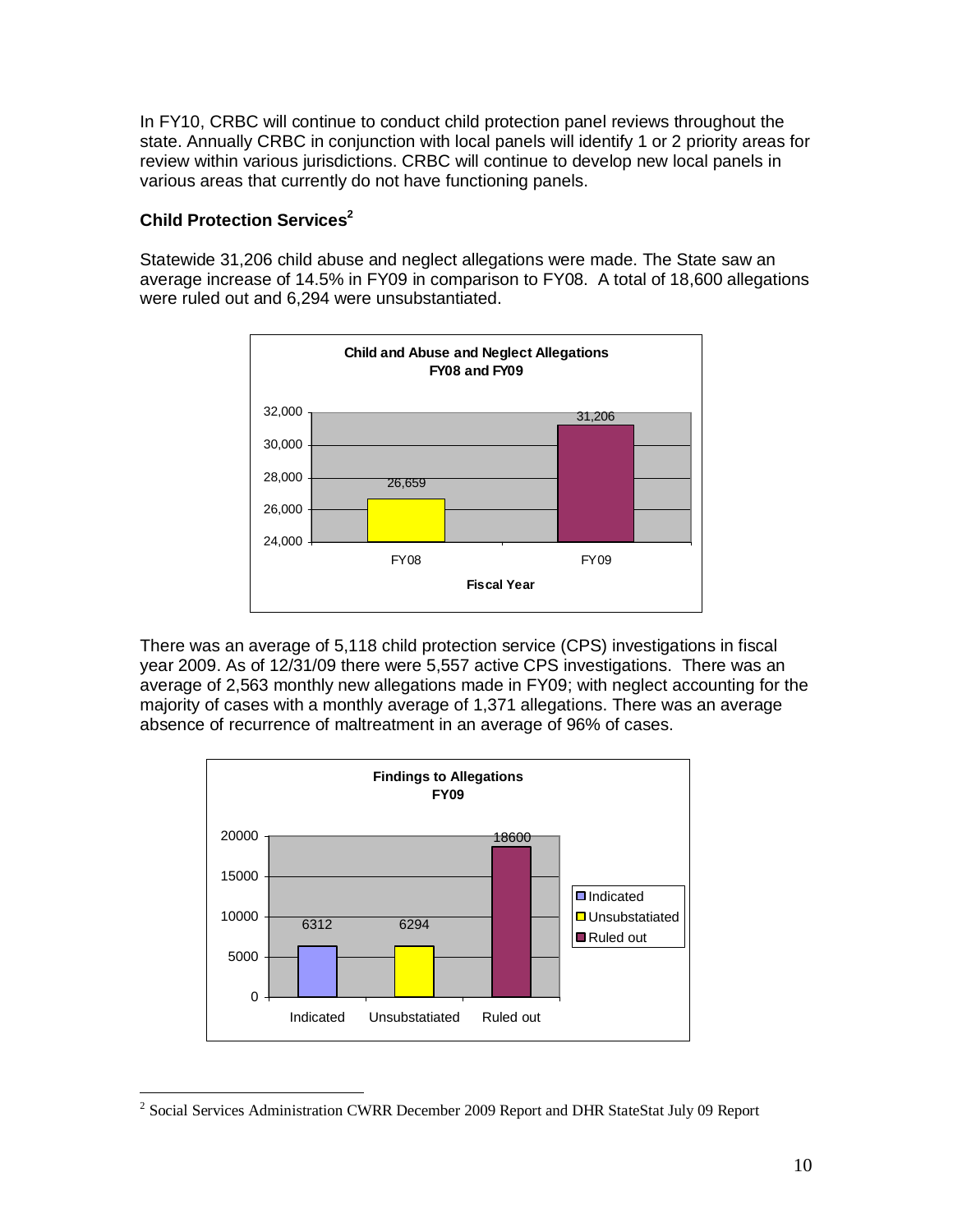### **Who Are the Children in Care?**

As of June 30, 2009 there were  $9,323^3$  children residing in out of home care in Maryland's public foster care system. In FY09 the number of children continued to decline in out-of-home care from 9,648 to 9,323.<sup>4</sup> Thirty-four percent had a permanency plan of Reunification. Twenty-five percent of children and youth had a plan of APPLA that includes youth with a required need for long-term placement of independent living services. The Citizens Review Board for Children reviewed 60% of cases with a permanency plan of reunification. There were 4,832 males represented and 4,490 females in care.<sup>5</sup>

#### **Exhibit VII**

(Source Social Service Administration and CRBC Information System)

|                            |               | % Reviewed by<br><b>CRBC</b> |
|----------------------------|---------------|------------------------------|
| <b>Permanency Plan</b>     | # of Children |                              |
|                            |               |                              |
| <b>Adoption</b>            | 1147          | 24%                          |
| <b>APPLA - Child</b>       |               |                              |
| <b>Requires Long Term</b>  |               |                              |
| Care                       | 1334          | 11% Combined                 |
| <b>APPLA - Independent</b> |               |                              |
| <b>Living Services</b>     | 1005          |                              |
|                            |               |                              |
| Guardianship               | 909           | Less than 2%                 |
| Live with Other            |               |                              |
| <b>Relative(s)</b>         | 974           | 41%                          |
|                            |               |                              |
| <b>Reunification</b>       | 3117          | 60%                          |
| Not yet identified         | 837           |                              |
| Total                      | 9323          |                              |

#### **Number of Youth in OOHC by Permanency Plan**

#### **Race and Ethnicity**

Of the reported 9,323 children and youth in care:

- o 6,830 were identified as African-American or Black
- o 2,058 were identified as White/Caucasian
- o 54 were identified as either American Indian, Asian, Native Hawaiian or Pacific Islander
- o 380 were categorized as unable to determine or blank

<sup>&</sup>lt;sup>3</sup> Social Service Administration – StateStats R3 1-4 OOH June 09

<sup>&</sup>lt;sup>4</sup> Place Matters, between July 1, 2007 and June 30, 2008

<sup>5</sup> Social Service Administration – StateStats R3 1-4 OOH June 09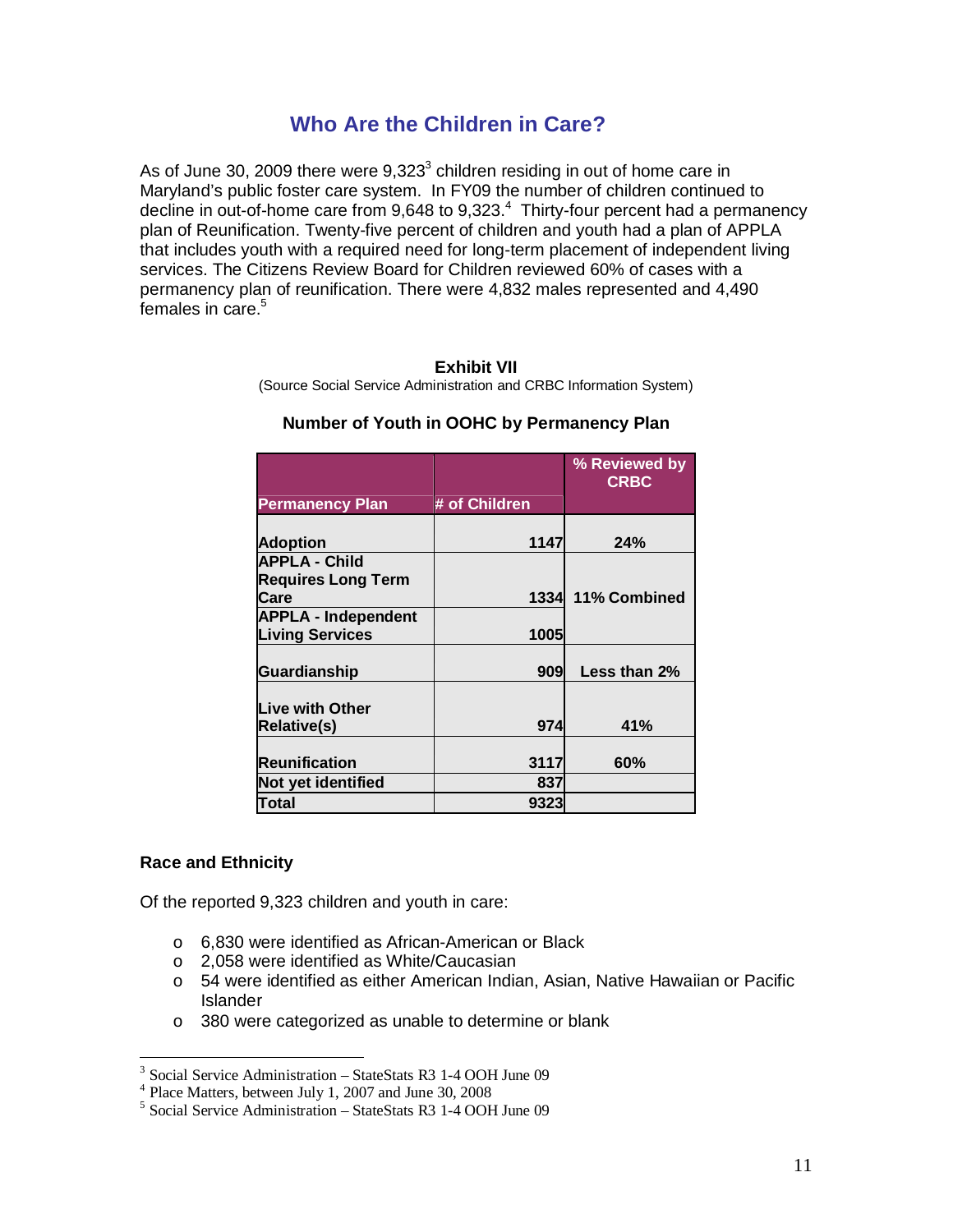



African-American children and youth make up 74% of the population in out of home care while their Caucasian cohorts account for 22% in the State of Maryland. The Department of Human Resources-Social Security Administration December 2009, Child Welfare Results Reports indicates that 78% of children and youth reside in Family Foster Care Homes; this includes those in trial home visits. Residential treatment facilities and group homes account for 15% of placements. .

#### **Enter and Exit Data**

An average of 243 children and youth entered care monthly. The Department of Human Resources – Social Services Administration reported that 3,715\* children and youth exited out of home care during 'fiscal year 09 $6$ :

- o 1616 exited care through reunification;
- o 770 exited care through adoption;
- o 486 exited to guardianship; and
- o 226 exited care with plans of APPLA

*\*The total number of exits does not reflect every child that exited care without achieving permanency*. *SSA provided total numbers and breakdowns.*

<sup>&</sup>lt;sup>6</sup> Department of Human resources-Social Services Administration December 2009 Child Welfare Result Report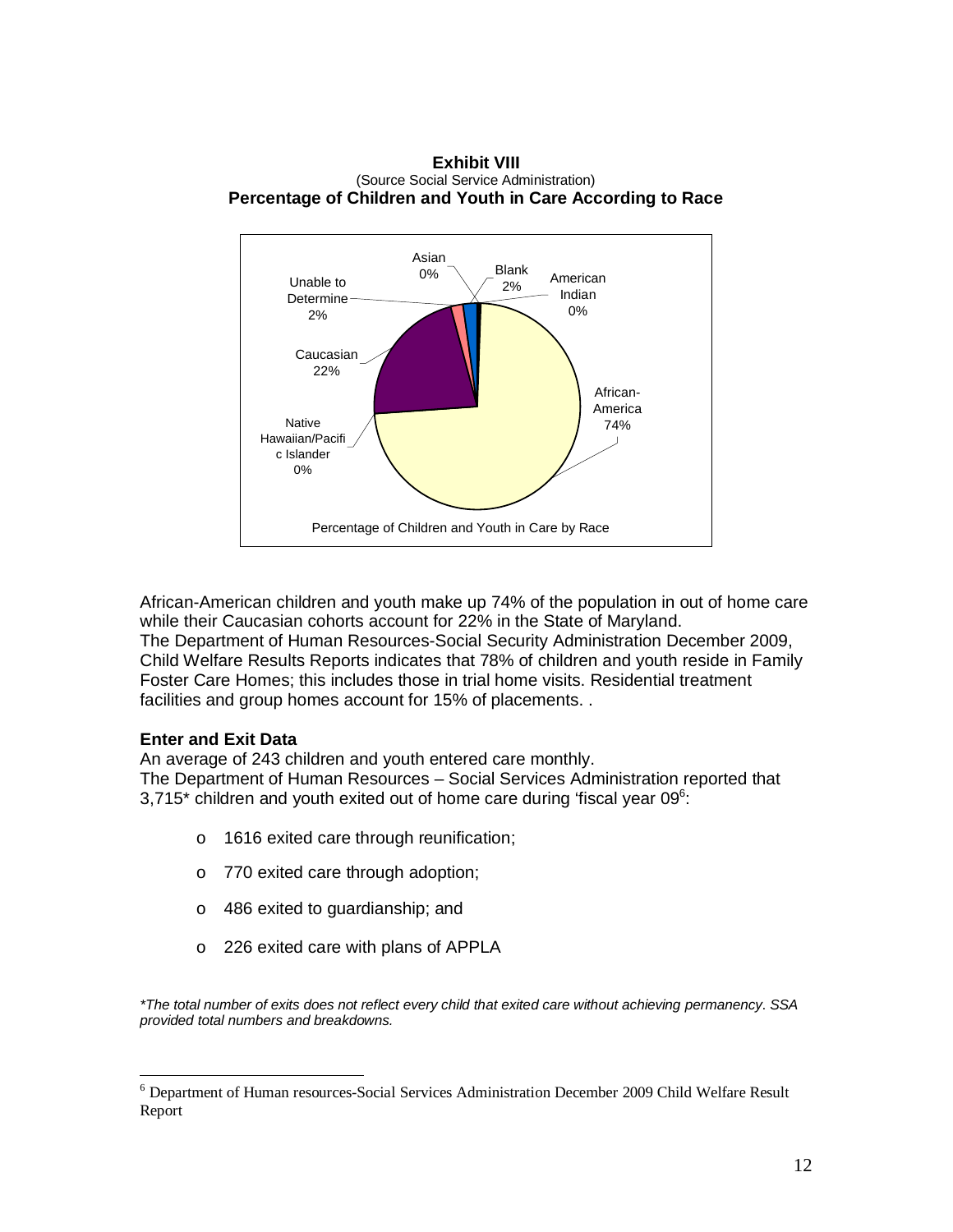APPLA is the least preferred permanency plan. APPLA requires the child to have a permanent connection with a supportive adult while the child remains under the custody of the State. Federal guidelines recommend APPLA plan for children twelve and above. Maryland's youngest child with a plan of APPLA is eight.

## **Citizens Review Board for Children Moves Forward**

#### **Moving Forward '09**

In 2008 CRBC conducted an assessment of practice that included identifying strengths, weaknesses, and areas of improvement. The major goal was to strengthen CRBC operations and case review process. After intensive strategic planning and conversations with stakeholders such as the courts, local departments, and community partners, it was determined that CRBC had to reorganize its practices in order to remain relevant in the child welfare field. As a result the operational plan Moving Forward 09 was created to identify how we needed to reorganize.

During FY09 the Citizens Review Board for Children (CRBC) began to implement "Moving Forward 2009," CRBC examined its core practice of reviewing cases of children in out-of-home placements, effectiveness, and efficiency. Moving Forward identified key objectives to address during FY09 and was identified as:

- **Identify the most effective role for CRBC in the areas of case review, local assessment and improvement and systems advocacy;**
	- o Result: In conjunction with Department and State Board developed a target review agenda to review cases of Adoption And APPLA
- **Ensure high level meetings of CRBC with key stakeholders for purpose of improving case reviews, local assessment and planning and systems advocacy;**
	- o Result: Conducted over 8 high level meetings with the Department and Social Service Administration and State Board around case review practice resulting in agreed legislation and Memorandum of Agreement between State Board and Department of Human Resources
	- o Other Collaborations: Coalition to Protect Maryland's Children, Commission on Improving Child Welfare, Foster Care Court Improvement Commission, Child and Family Services Review
- **Ensure accurate and value added content, production and dissemination of data reports;**
	- o Result: In FY10 will conduct quarterly analysis of case review findings and make finding available to Department.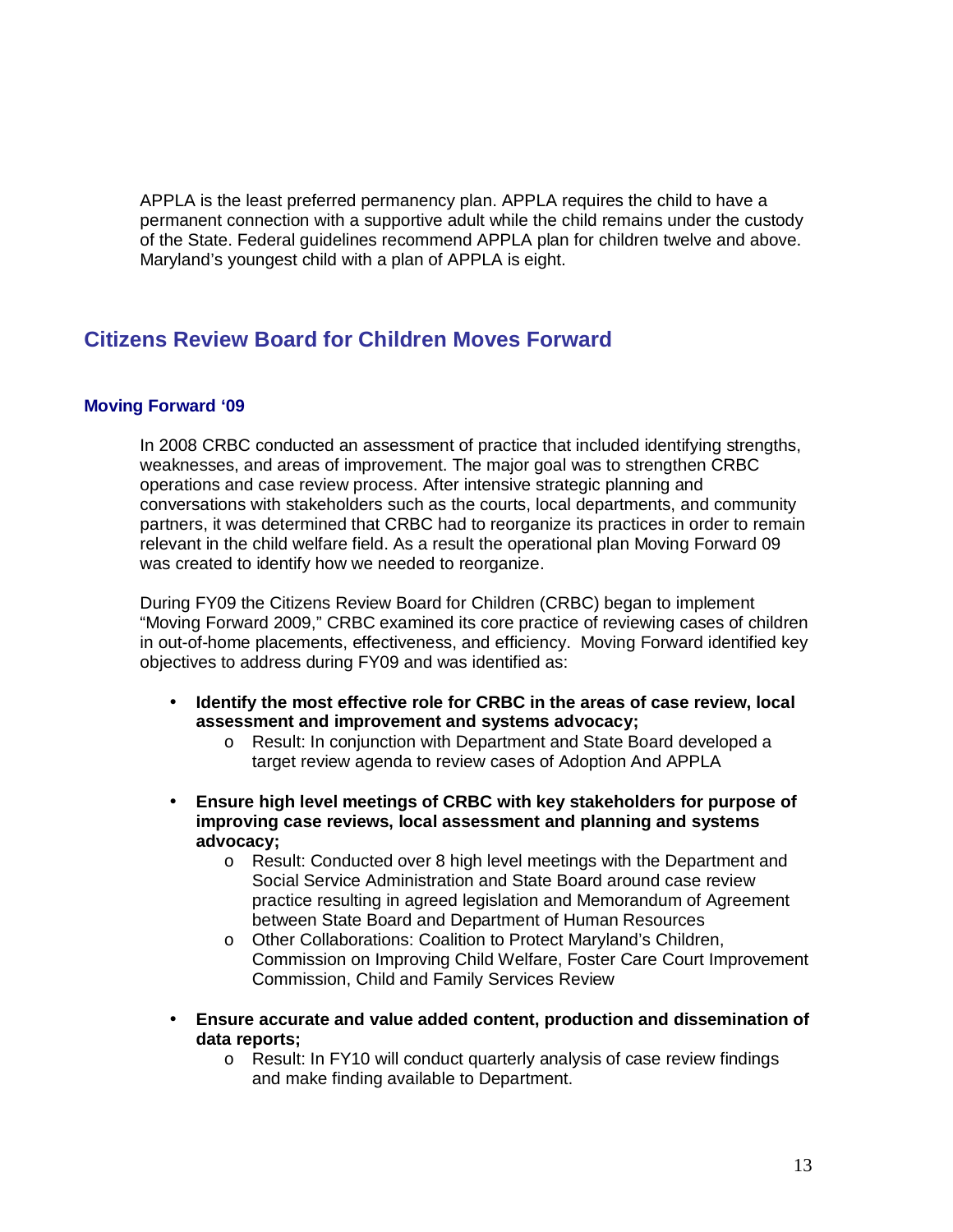#### **Case Review Transition**

With CAPTA (federal legislation) and Maryland accreditation requirements many of the CRBC's responsibilities were being conducted by several mandated review processes such as Court reviews, Peer reviews, Supervisory reviews, Panel reviews, and mandatory county assessments. Due to the numerous reviews there was duplication in efforts in several systems. The Department of Human Resources asked CRBC to review cases of Adoption and APPLA as they found those were the areas where they were least successful in moving children through the system.

#### **New Legislation**

On April 13, 2009 The General Assembly passed House Bill 1337 and Senate Bill 933. The new legislation did NOT change the scope of CRBC; instead it removed very descriptive language that bonded State Board to the type of reviews it could conduct. The new legislation also calls for more analysis and reporting of case review findings on a systemic level to promote changes within the system. State Board will enter into a Memorandum of Agreement with the Department regarding the type of cases to be reviewed per Administration.

#### **Review Plan**

The Citizens Review Board for Children will review out-of-home cases of children in the public foster care systems that have a permanency plan of Adoption or APPLA. CRBC, DHR, SSA, and the Courts will work collaboratively to allow the review of these cases. CRBC will provide advocacy for children by identifying jurisdictional strengths and areas of improvement to DHR and SSA regarding the adoption and APPLA process.

#### **Review Process**

#### **Review of Adoption Cases**

CRBC will review the case to determine whether:

- The child is receiving the identified appropriate services to become adopted and finalized;
- That the adoption is progressing so that it may be achieved in a timely manner will achieve permanency in a timely manner;
- The identification and removal of systemic barriers that prevent timely achievement of adoption;
- There are other determined indicators regarding the adoption process.

#### **Review of APPLA Cases**

CRBC will review the case to determine whether:

• The child's APPLA plan is appropriate according to state and federal policy;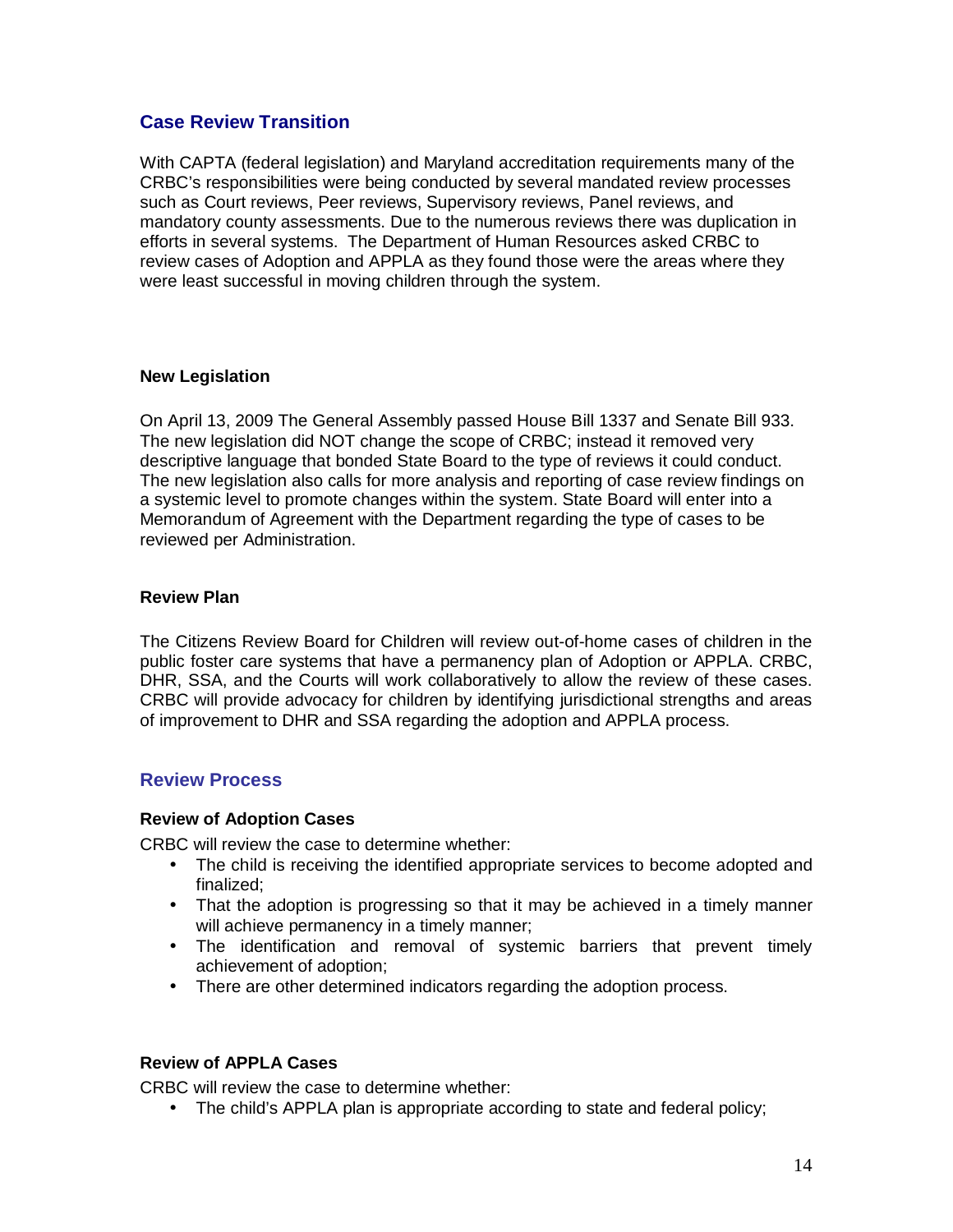- The child is receiving the identified appropriate services to achieve goals of APPLA;
- A plan is in place to identify a permanent connection for the child;
- Proper and adequate preparation is happening to ensure a child has a successful transition out of care by the age of 21;
- And other determined indicators.

## **Summary Recommendations**

#### **Addressing Another Planned Permanent Living Arrangement (APPLA)**

Another Planned Permanent Living Arrangement (APPLA) is a case plan designated for children in out-of-hone care for whom there is no goal for placement with a legal permanent family.<sup>7</sup> The Citizens Review Board for Children recommends that the Department of Human Resources address the needs of children and youth in care with permanency plans of APPLA. CRBC further recommends that the Department look at the overutilization and inappropriate use of APPLA by local departments in cases planning.

The Adoption and Safe Families Act (ASFA), calls for state child welfare agencies to establish permanent placement plans for all children in the foster care system. The 2005 AFCARS reported that Maryland overuses the plan of APPLA statewide. The 2008 Annie E. Casey Foundation Permanency in Maryland: The Use of APPLA report identified that:

- o APPLA is the most used Permanency Plan designated;
- o Maryland uses APPL for young children;
- o Children with APPLA spend significantly more time in care than children with other plans; and
- o Most children with APPLA are not with Kin.

The Citizens Review Board for Children is in agreement with the American Bar Association, Washington, DC Center on Children and the Law that APPLA is not a catchall for temporary arrangements when all other preferred permanency arrangements are not possible, but rather a permanent alternative for placing a child. Rather than a physical location, it is an endpoint that is both planned and permanent, and meets the psychological and educational needs of the child as well as a physical environment in which they receive care and support.<sup>8</sup>

<sup>&</sup>lt;sup>7</sup> [www.childwelfare.gov/outofhome/types/APPLA\\_ltfc.cfm](http://www.childwelfare.gov/outofhome/types/APPLA_ltfc.cfm)

<sup>&</sup>lt;sup>8</sup> American Bar Association, Washington, DC. Center on Children and the Law Vol. 21, pp. 1, 38-42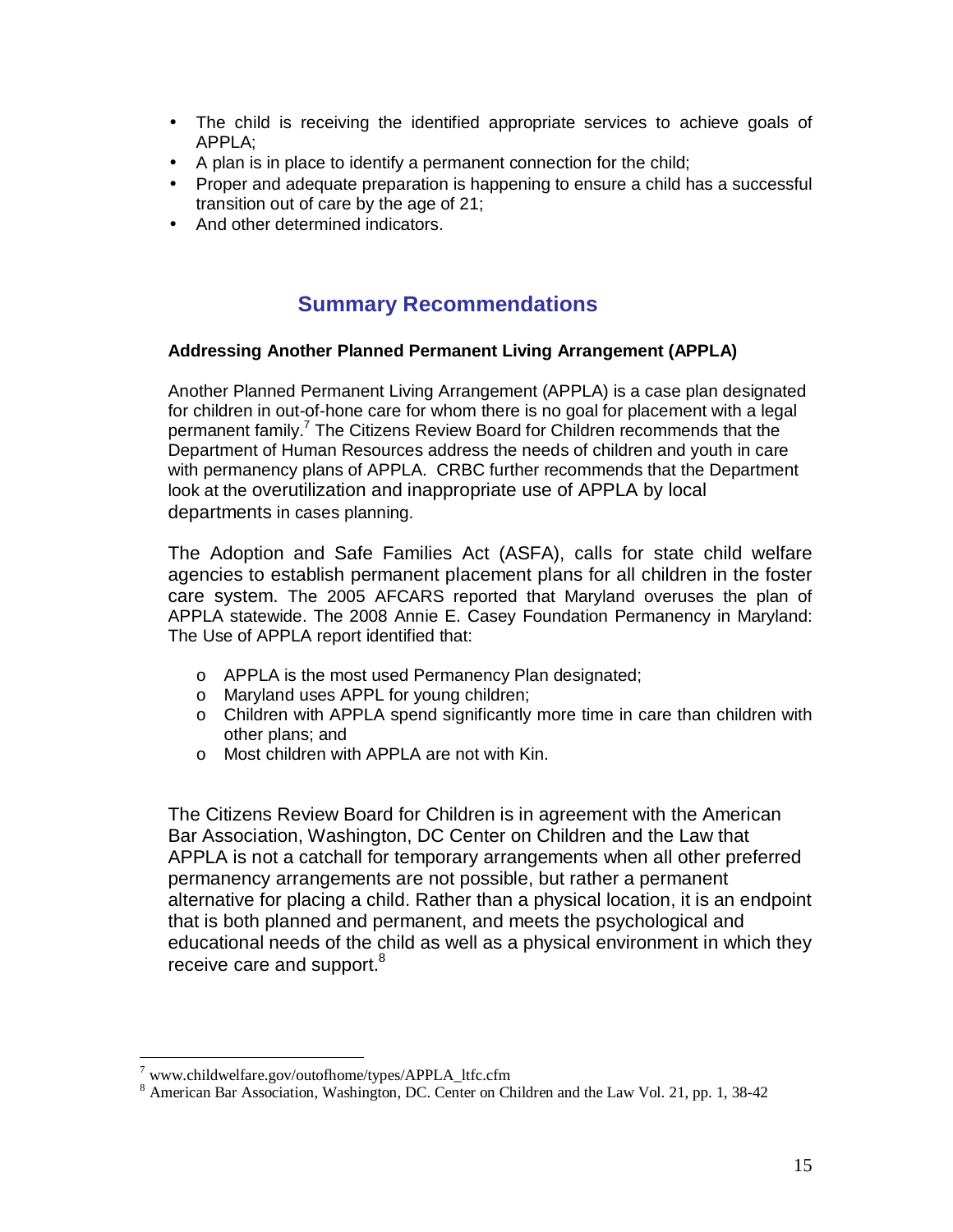#### *DHR Should:*

- o Provide training to local departments around proper determinates to assess whether a plan of APPLA is appropriate also using reasonable efforts to exhaust other possibilities;
- o Assess the appropriateness of children and youth with plans of APPLA.
- o Continue to create policy and implement practice to decrease the number of youth and children that have a plan of APPLA;
- o Ensure that youth aging out of care with a permanency plan of APPLA has appropriate permanent connections to provide them with needed support; and
- o Ensure that youth are properly being provided with appropriate targets life skills training for youth 14 years and older.